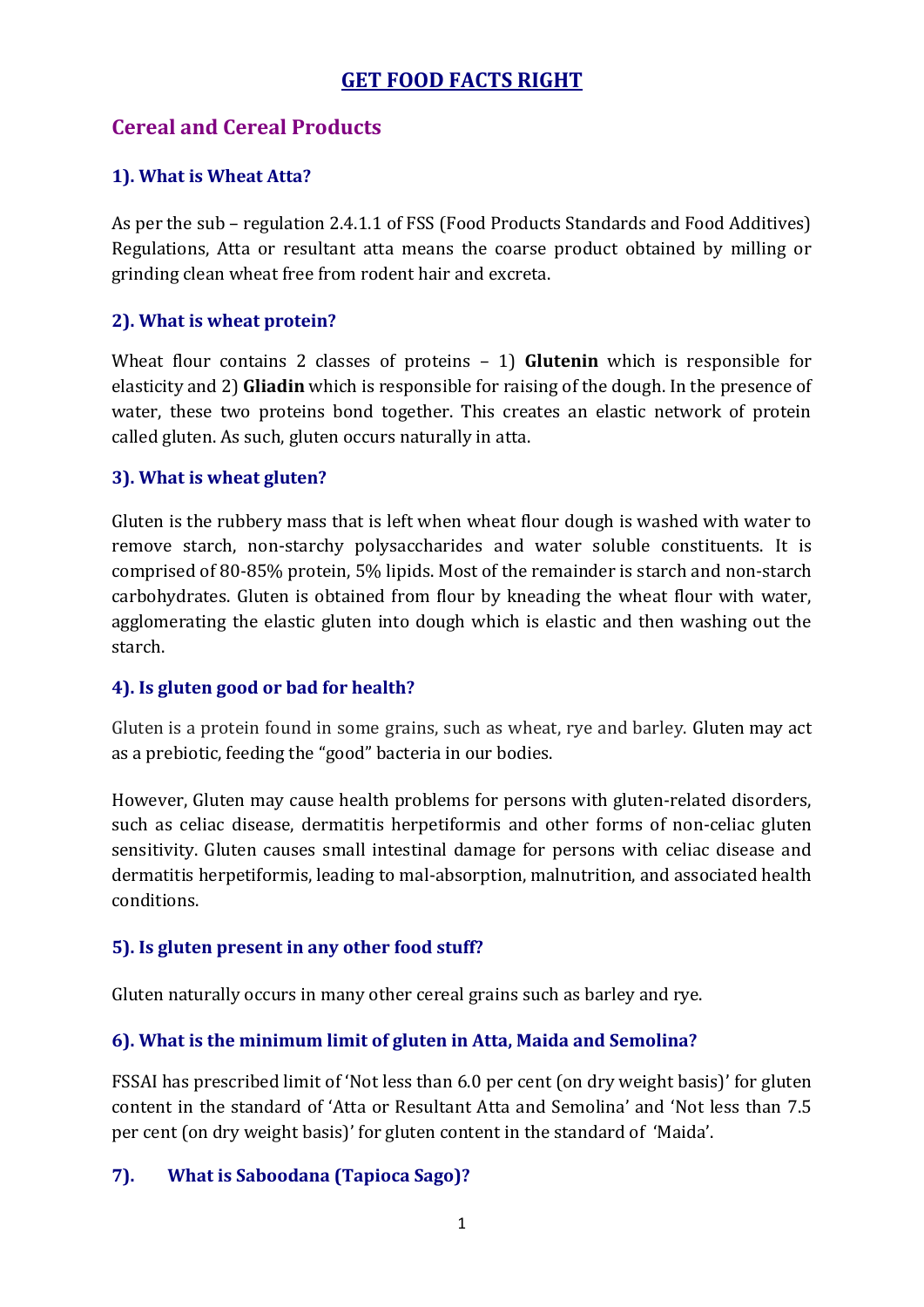Saboodana (Tapioca Sago) is the product made from the starch obtained from roots of tapioca (*Manihot esculenta* crantz syn. *Utilissima*). It shall be hard, clean, wholesome globules or pearls of uniform colour, shape and size having characteristic taste and flavour.

# **8). Can starch from any other source be used for manufacturing of Saboodana (Tapioca Sago)?**

Saboodana (Tapioca Sago) is the product made from the starch obtained from roots of tapioca (*Manihot esculenta* crantz syn. *Utilissima*) only. Starch used from any other source such as Maize starch is adulteration and cannot be named as Saboodana or Tapioca starch sago or Sago.

# **Oils and Fats-**

## **1). Whether any standards exist to determine the quality of used cooking oil beyond which the oil is not safe for further use after repeated frying?**

As per Clause (4) of sub-paragraph 7 relating to Fried Foods of paragraph VI, Part-V, Schedule 4 of Food Safety and Standards (Licensing and Registration of Food Businesses) Regulations, 2011, Vegetable oil having developed Total Polar Compound more than 25% shall not be used.

## **2). Are there any standards for Trans Fats in Various Edible Oils and Fats?**

The Food Safety and Standards (Food Products Standards and Food Additives) Regulations, 2011 prescribe the limit of trans fats to be not more than 5% by weight in Interesterified Vegetable Fats, Vanaspati, Bakery and Industrial Margarine and Bakery Shortening.

## **3). Is there any proposal to cover other oils and Fats such as Refined Vegetables oil, Fat Spread, Margarine etc. for limit of trans fats?**

A proposal for fixing the limits for Trans Fats to be not more than 5% by weight in Refined Vegetable Oil, Partially Hydrogenated Soybean Oil, Table Margarine, Mixed Fat Spread and Vegetable Fat Spread is under consideration of the Authority.

## **4). There is confusion about the presence of various Veg Oils in Blended Edible Vegetable Oil. What are the provisions in the regulations? What a customer should see on the label of the container?**

The clause 24 of sub-regulation 2.2.1 of Food Safety and Standards (Food Products Standards and Food Additives) Regulations, 2011 prescribe the standards of Blended Edible Vegetable Oil wherein it is mentioned that the blended edible vegetable oil is an admixture of any two edible vegetable oils where the proportion by weight of any edible vegetable oil used in the admixture is not less than 20 per cent.

A consumer should always look at the composition of blended oil i.e., name of oils used, nature (raw or refined) and quantity of oils on the label of blended oil.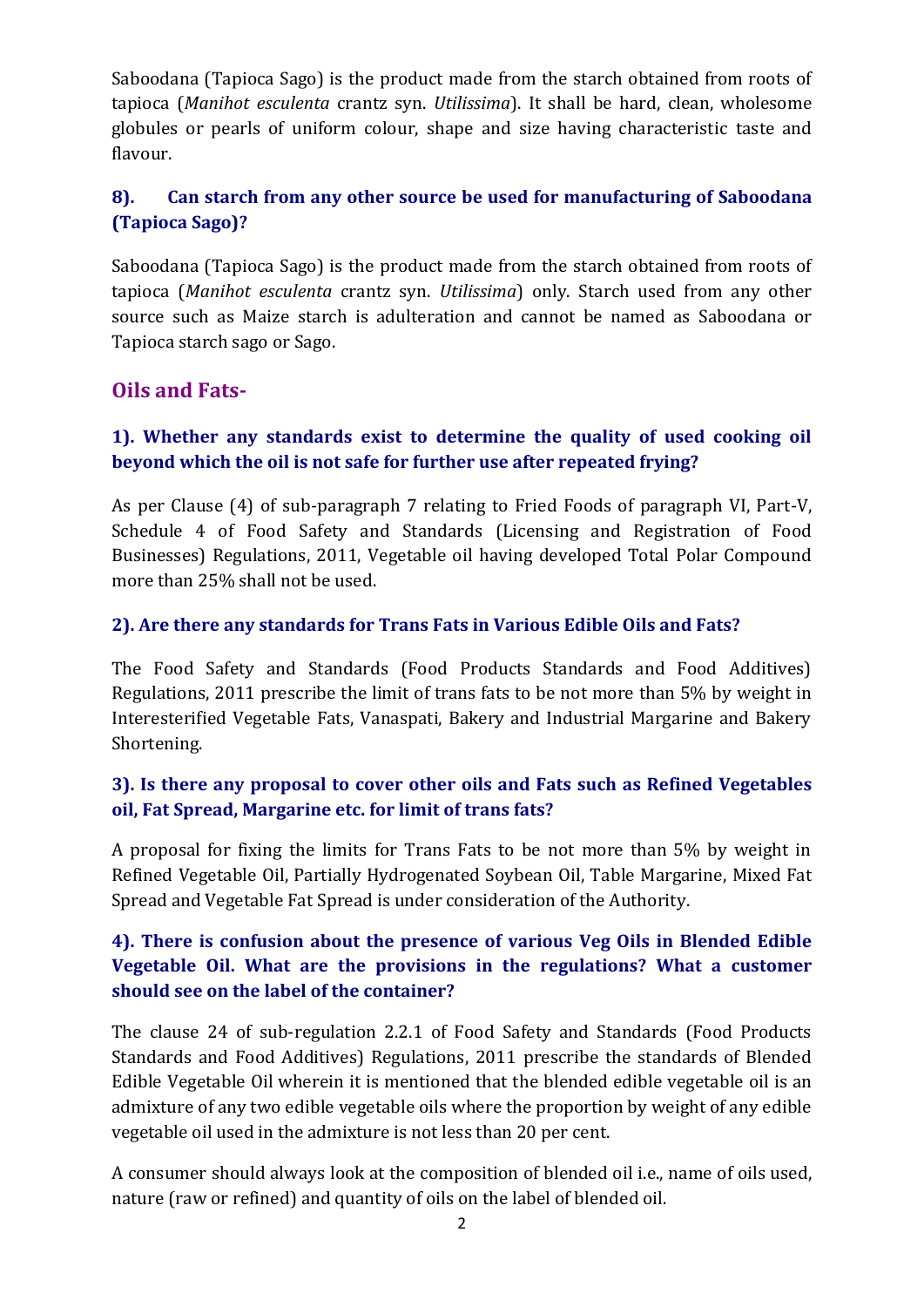#### **5). What does the vegetable oil consists of?**

Vegetable oils consist of fatty acids and other minor constituents like pigments, fat soluble vitamins, antioxidants, sterols, free fatty acids, etc. There are three types of fatty acids: saturated (SAFA), monounsaturated (MUFA) and poly unsaturated (PUFA).

#### **6). What is SAFA; MUFA; and PUFA?**

SAFA is a fatty acid carbon chain with no double bond or point of unsaturation; MUFA is a fatty acid carbon chain with one double bond or one point of unsaturation; and PUFA is a fatty acid carbon chain with two or more double bonds or point of unsaturation. PUFA can further be categorized as Omega 3 and Omega 6 fatty acids.

## **7). How can a consumer visually judge which oil is rich in SAFA and which one is rich in MUFA and PUFA?**

The degree of saturation of fatty acids in a fat affects the temperature at which the fat melts. Generally, the more unsaturated the fatty acids, the more liquid the fat is at room temperature (at around 25 °C). In contrast, more the saturated the fatty acids, the firmer the fat. So, Sunflower oil is liquid at room temperature which means more unsaturation. The oils or fats which are semi-solid or solid are rich in saturated fatty acids e.g. Butter, Coconut Oil.

#### **8). Which vegetable oils are rich in SAFA or MUFA or PUFA?**

The vegetable oils rich in SAFA, MUFA, PUFA are as under-

- **Oils and Fats rich in SAFA:** Butter, Ghee, Coconut Oil, Palm Oil, Palm Kernel Oil etc.
- **Oils and Fats rich in MUFA:** Groundnut Oil, Mustard Oil, Sesame Oil, Rice bran Oil, Olive Oil etc.
- **Oils and Fats rich in PUFA:** Corn Oil, Soybean Oil, Sunflower seed Oil, Safflower seed Oil etc.

### **9). What is recommended amount of SAFA, MUFA and PUFA be consumed in our diet?**

The recommended healthy ratio of SAFA: MUFA: PUFA is 1:1.5:1.

#### **10). What are essential fatty acids and their dietary sources?**

Of all the fatty acids, omega-3 and omega-6 are considered as essential fatty acids since these cannot be synthesized in the body. The dietary sources of omega-3 and omega-6 are as under:

- **Oils rich in Omega-3**: Mustard, Low erucic acid-Mustard, Flaxseed, Soybean Oil, Fish Oil.
- **Oils rich in Omega-6**: Corn/Maize Oil, Soybean Oil, Sunflower Oil, Groundnut Oil, Small amount in dairy products.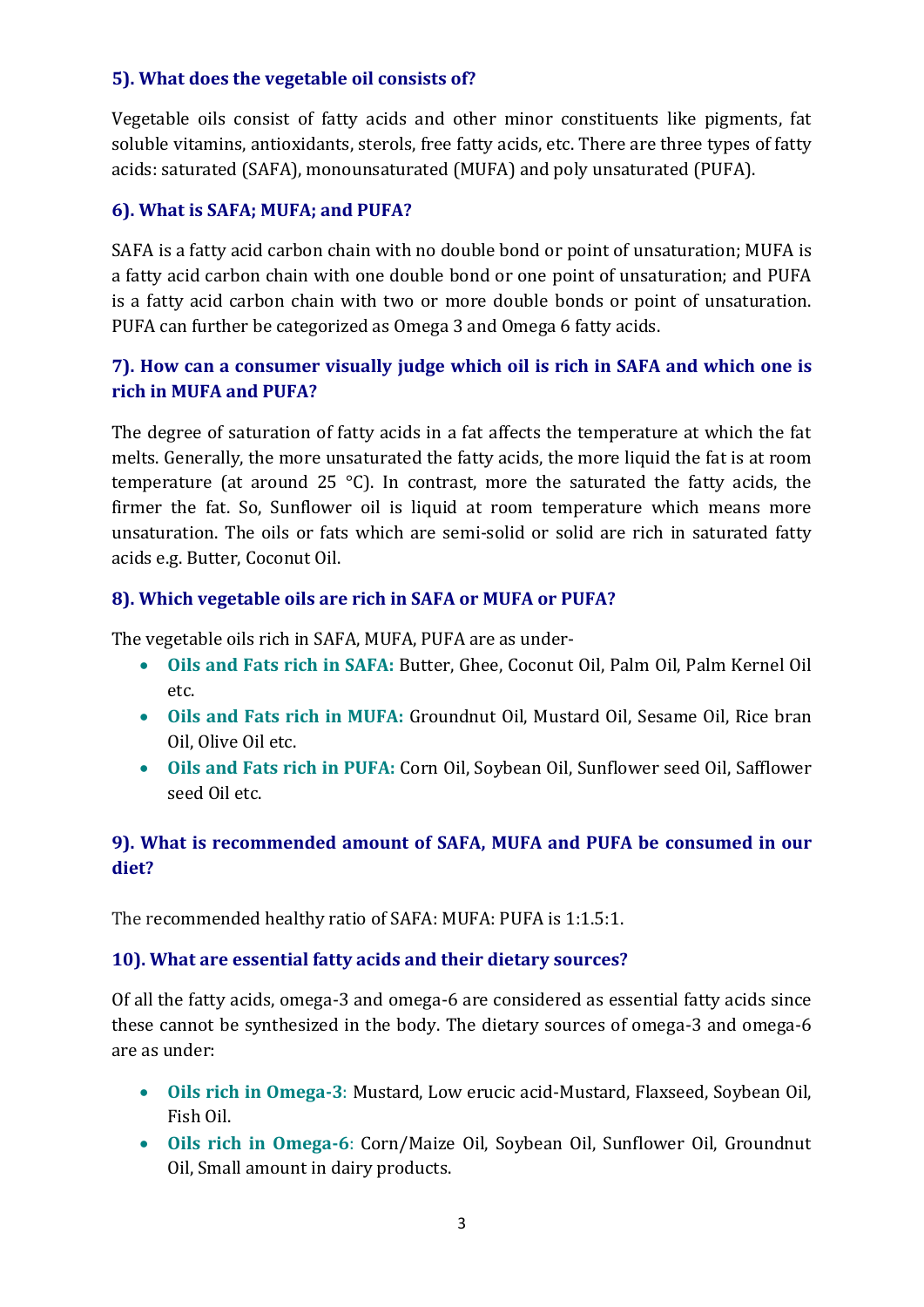### **11). What is the recommended ratio of omega 3: omega 6 to be consumed in our diet?**

The recommended healthy ratio of Omega 3: Omega 6 ranges from 1:5 to 1:10.

## **12). How a consumer can ensure healthy ratio of SAFA, MUFA and PUFA and omega 3 and omega 6?**

It can be ensured by using the edible oils rich in SAFA, MUFA, and PUFA in rotation, such as on monthly basis. To ensure omega 3 and omega 6, Mustard, Flaxseed, Soybean Oil may be included.

# **Fruits & Vegetables-**

### **1). Is calcium carbide is permitted for artificially ripening of fruits?**

Calcium carbide is not permitted for artificial ripening of fruits. Under regulation 2.3.5 Food Safety and Standards (Prohibition and Restrictions on Sale) Regulation 2011, related to use of carbide gas in ripening of fruits has been prohibited and have following provision: "No person shall sell or offer or expose for sale or have in his premises for the purpose of sale under any description, fruits which have been artificially ripened by use of acetylene gas, commonly known as carbide gas".

### **2). Whether chemicals are used for ripening fruits in the country?**

Artificial ripening of fruits is permitted by Ethylene gas at a concentration upto 100 ppm (100µl/L) depending upon the crop, variety and maturity, under regulation 2.3.5 Food Safety and Standards (Prohibition and Restrictions on Sales) Regulation 2011.

### **3). Whether colouring of fruits and vegetables are permitted?**

Use of colours on fruits and vegetables are not permitted under the provisions prescribed in sub regulations 2.3.6 of Food Safety and Standards (Prohibition and Restrictions on Sales) Regulations, 2011.

## **4). Whether coating of fresh fruits mainly apples with wax is permitted to give shine and enhance its shelf life?**

Fresh fruits and vegetables may be coated with bees wax (white and yellow) or carnauba wax or shellac wax at level not exceeding Good Manufacturing Practices as per the sub-regulation 2.3.6 of Food Safety & Standards (Prohibition and Restrictions on Sales) Regulations, 2011.

## **Spices-**

### **1). Cinnamon and Cassia**

Cinnamon can be easily differentiated from the cassia. Cinnamon bark is sweet, smooth, delicate and light brown in colour. Several thin layers are curled and look like cigar.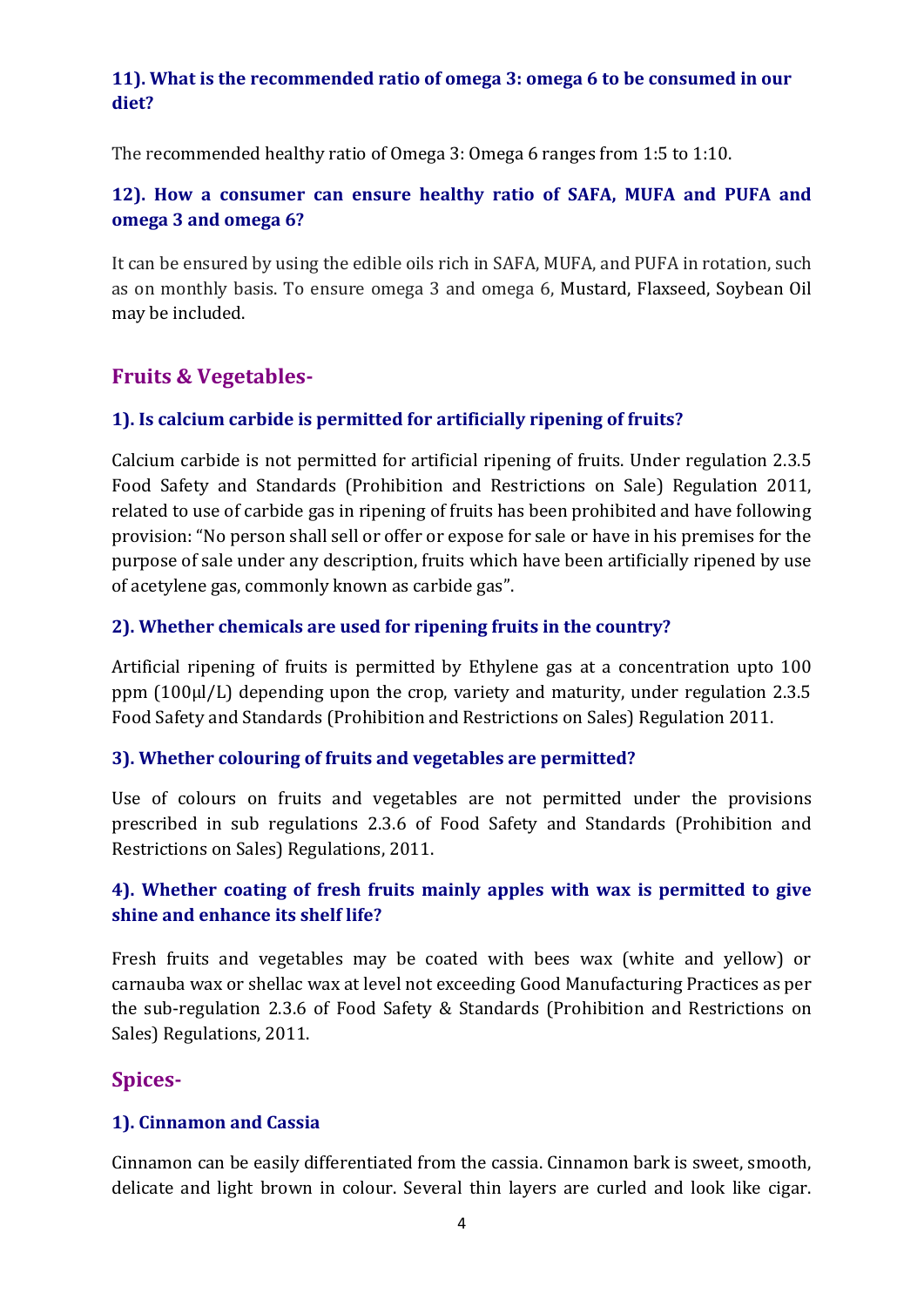While, cassia bark is thick, rough, uneven and dark brown in colour. On rolling it look like hollow tube. FSSAI has introduced the addition of parameter "Coumarin Content on dry basis - Not more than 0.3% by weight" in the existing standard of Cinnamon and Cinnamon Powder under regulation 2.9.4 of Food Safety & Standards (Food Products and Food Additives) Regulations, 2011.

# **Organic Food Products-**

## **1). Organic Foods**

Organic food has become a very popular and familiar word these days. With growing concerns about food safety and nutrition, the demand for organic food is increasing. Organic food is grown agriculturally without the use of chemical fertilizers and pesticides. All organic products are protected from prohibited substances and methods from the field to the point of final sale, whether it is a raw agricultural commodity or a multi-ingredient, processed product.

FSSAI has notified the Food Safety and Standards (Organic Foods) Regulations, 2017 on 29.12.2017 recognizing two already established systems of certification:-

- i. National Programme for Organic Production (NPOP).
- ii. Participatory Guarantee System (PGS-India).

## **2). Which legislation governing Organic Food in India?**

Food Safety and Standards Act, 2006 govern the regulation of packaging, storage, distribution, sale and import etc. of Organic Food.

### **3). Who has to be certified under this legislation?**

Organic Food Business Operator who are involved in the processing, distribution, transport, storage, retail and imports of all organic products need to be certified.

### **4). Who is exempted from the need of verification of compliance?**

Direct sales by small original producer or producer organisation to the end consumer are exempted from the need of verification of compliance.

### **5). Who is in charge of certifying organic products?**

The Accredited Certification Bodies in case of NPOP and Regional Councils in case of PGS-India certify Organic Food Products.

### **6). What are the residual limits of Insecticides in Organic Foods?**

The organic food are required to comply with Food Safety and Standards (Contaminants, Toxins and Residues) Regulations, 2011 except for residues of